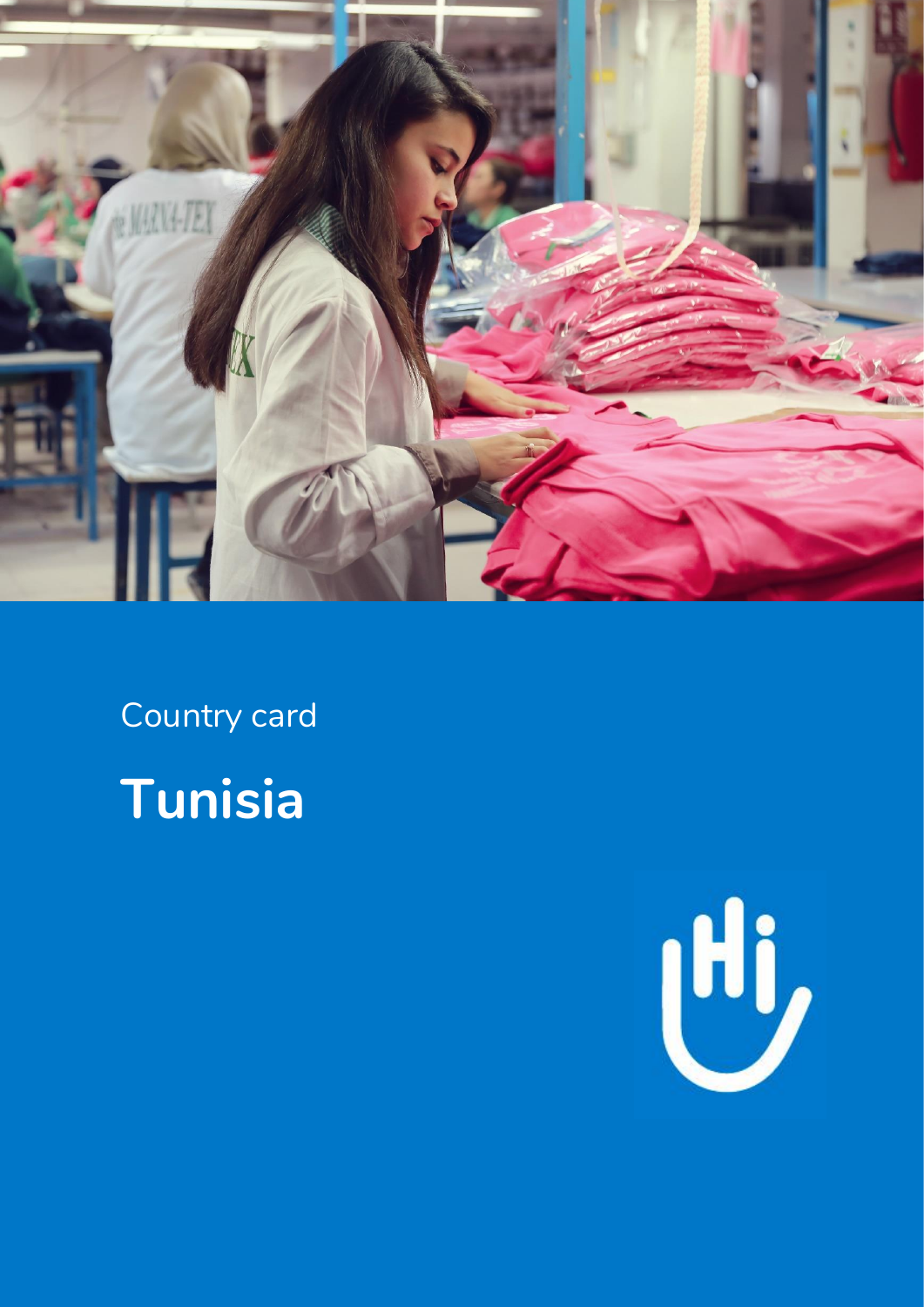![](_page_1_Picture_0.jpeg)

# **General country data**

### **a. General data**

| <b>Country</b>                               | Tunisia    | <b>Morocco</b> | <b>France</b>  |
|----------------------------------------------|------------|----------------|----------------|
| Population <sup>1</sup>                      | 11,708,370 | 36,471,769     | 69,059,887     |
| HDI <sup>2</sup>                             | 0.739      | 0.676          | 0.891          |
| Inequality-adjusted HDI <sup>3</sup>         | 0.585      | N/A            | 0.809          |
| Maternal mortality <sup>4</sup>              | 69         | 110            | 10             |
| Gender Inequality Index <sup>5</sup>         | 0.9        | 0.83           | 0.98           |
| GINI Index <sup>67</sup>                     | 32.8       | 39.5           | 31.6           |
| Refugee population (UNHCR) <sup>8</sup>      | 3,746      | 5,940          | 368,352        |
| <b>Risk Management Index</b><br>$(INFORM)^9$ | 6          | $\overline{4}$ | 2.2            |
| Fragile States Index <sup>10</sup>           | 74.2       | 71.2           | 30.5           |
| Development assistance (in<br>millions USD)  | 805.27     | 811.65         | $\overline{0}$ |

### **b. Humanitarian law instruments ratified by the country**

| Humanitarian law instruments                             | <b>Status</b>          |
|----------------------------------------------------------|------------------------|
| Mine Ban Treaty                                          | Ratified on 09/07/1999 |
| Convention on Cluster Munitions                          | Ratified on 28/09/2010 |
| Convention on the Rights of Persons<br>with Disabilities | Ratified on 02/04/2008 |

<sup>1</sup>Stat INS Tunisia January 2020

**.** 

<sup>2</sup>UNDP: Human development index (HDI) ranking in 2017

<sup>3</sup>UNDP: Human development index (HDI) ranking in 2017

<sup>4</sup>Stat INS Tunisia T2 2019

<sup>5</sup>UNDP: Human development index (HDI) ranking in 2017

<sup>6</sup> The GINI index **measures the extent to which the distribution of wealth** (income, assets etc.) deviates from a perfectly equal distribution, within a given population.

<sup>7</sup>World Bank ranking publication 2018

<sup>8</sup>UNHCR report January 2020 Tunisia

<sup>9</sup>OECD Country Risk Classification of Participants to the Arrangement on Officially Supported Export Credits 16 October 2020 10The Fund For Peace report 2017 Fragile States Index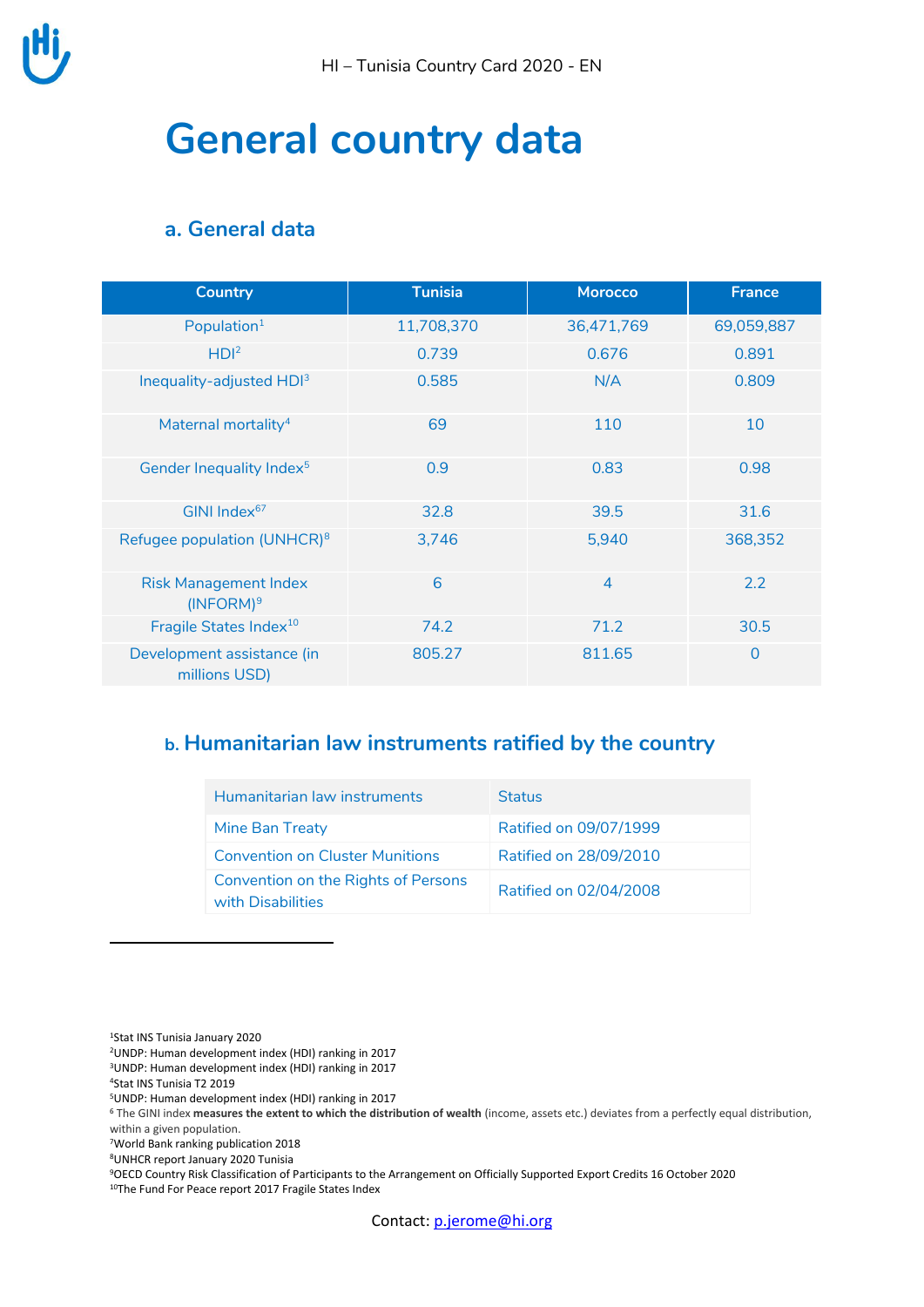### **c. Geopolitical analysis**

#### **a. Geopolitical situation**

#### **1. Social, cultural and demographic context**

Tunisia is located in North Africa, between Algeria to the west and Libya to the east and is composed of 24 governorates. Arabic is the official language and French is the second language.

Tunisia's population grew by 1.03% between 2004 and 2014. Composed of 51% men in 1966, the percentage has gradually reversed (50.2% women in 2014) following the improvement of living conditions and the emigration of a large number of male workers abroad. The unemployment rate was 18% in June 2020.

#### **2. Political situation**

In 2014, Tunisia elected a government and its first multi-party and democratic parliament. The government must now address multiple social and economic challenges in a context of strikes and social movements, internal security threats, the thorny problem of corruption, and high public expectations.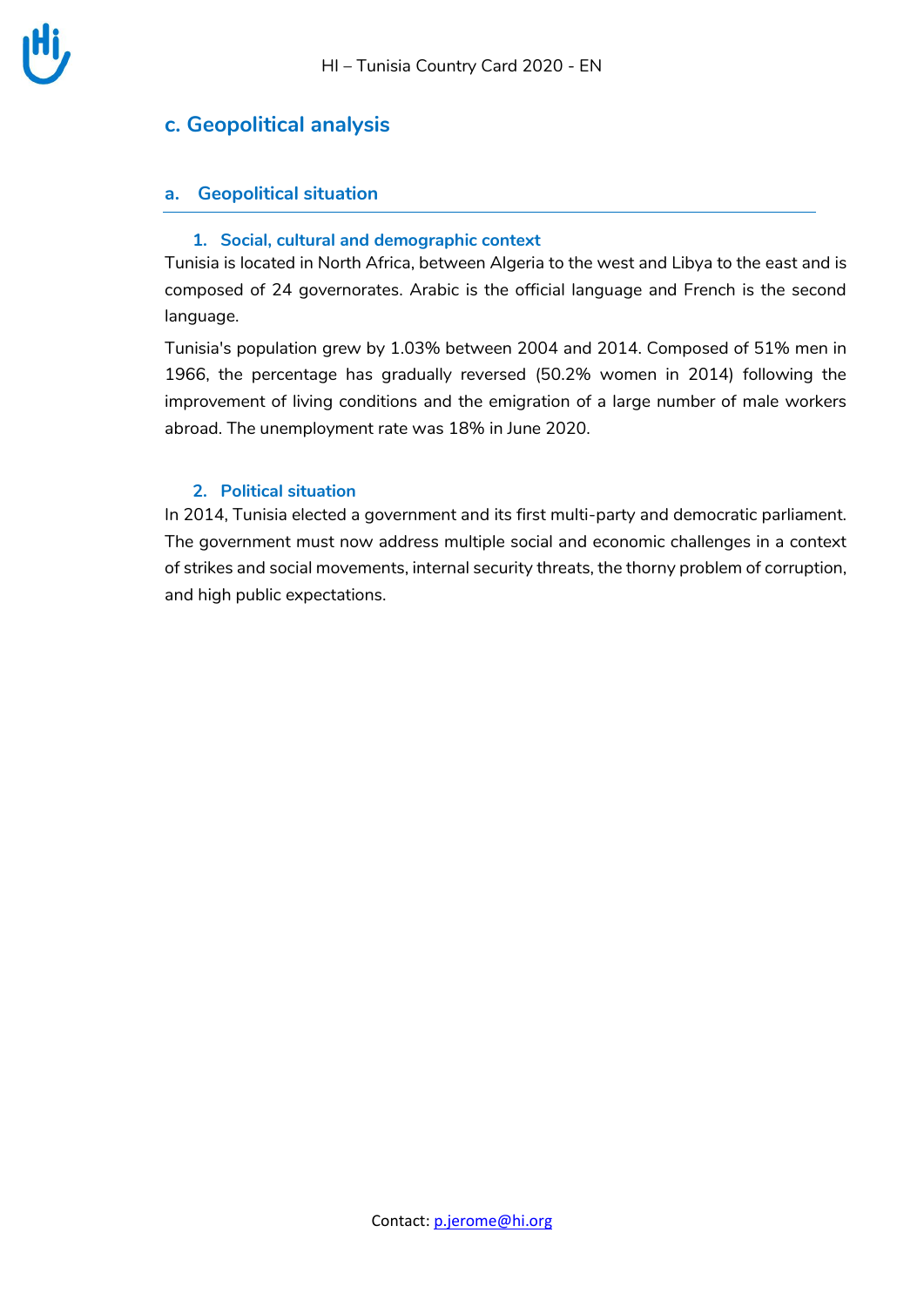### **HI's team and where we work**

**HI's team in Tunisia has 20 staff members.** 

![](_page_3_Figure_4.jpeg)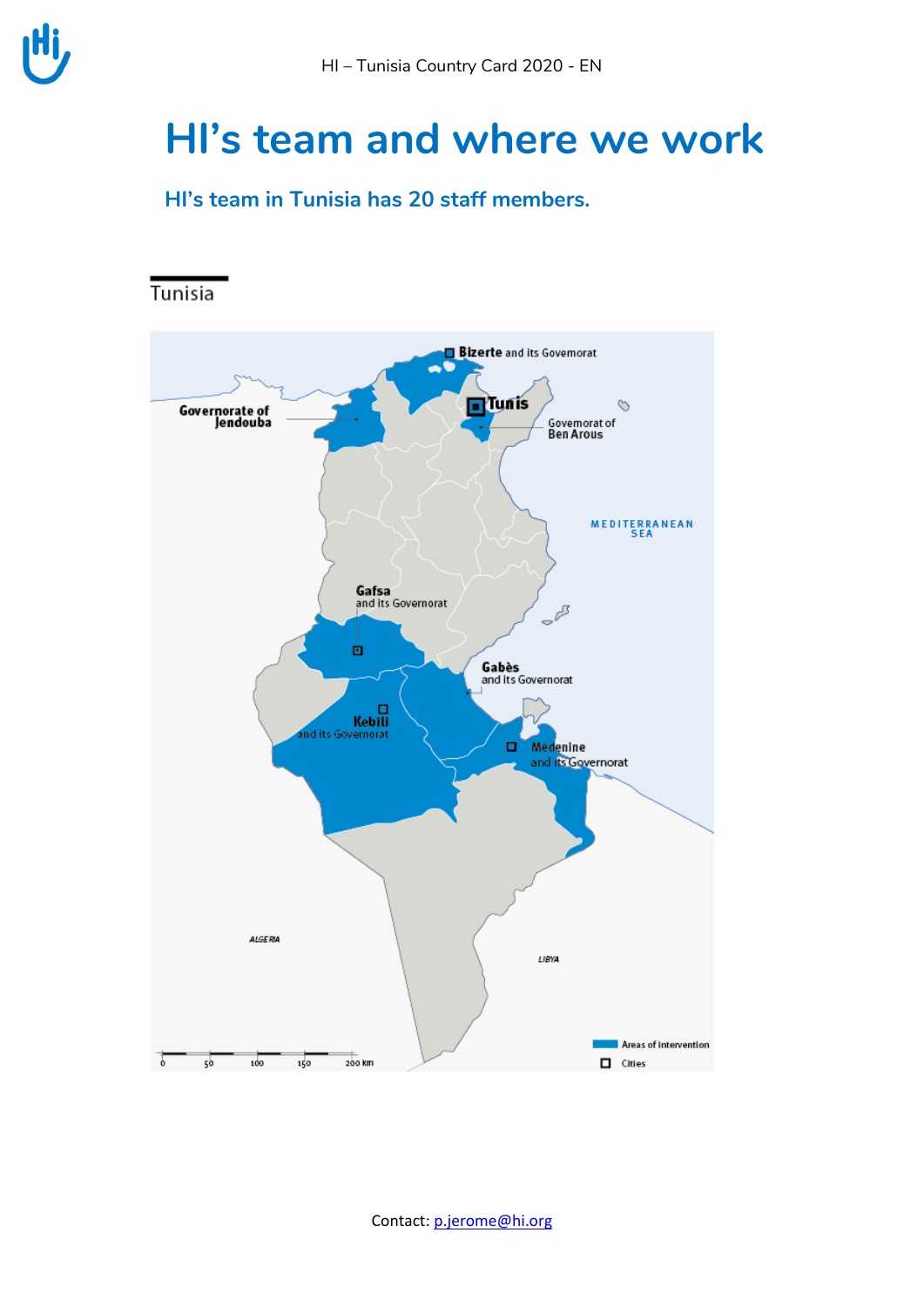# **Summary of HI's work in the country**

Since 2011, HI has developed actions to advance the rights of people with disabilities during the democratic transition phase and our main cross-disciplinary successes include:

- Strong institutional recognition by ministries and civil society
- Studies and research, sources of knowledge on disability for action and advocacy through Disabled People's Organisations.
- A capacity for innovation and knowledge management, and considerable investment in new technologies.
- Local commitment, partners and a response methodology that allow us to extend our actions to other vulnerable groups.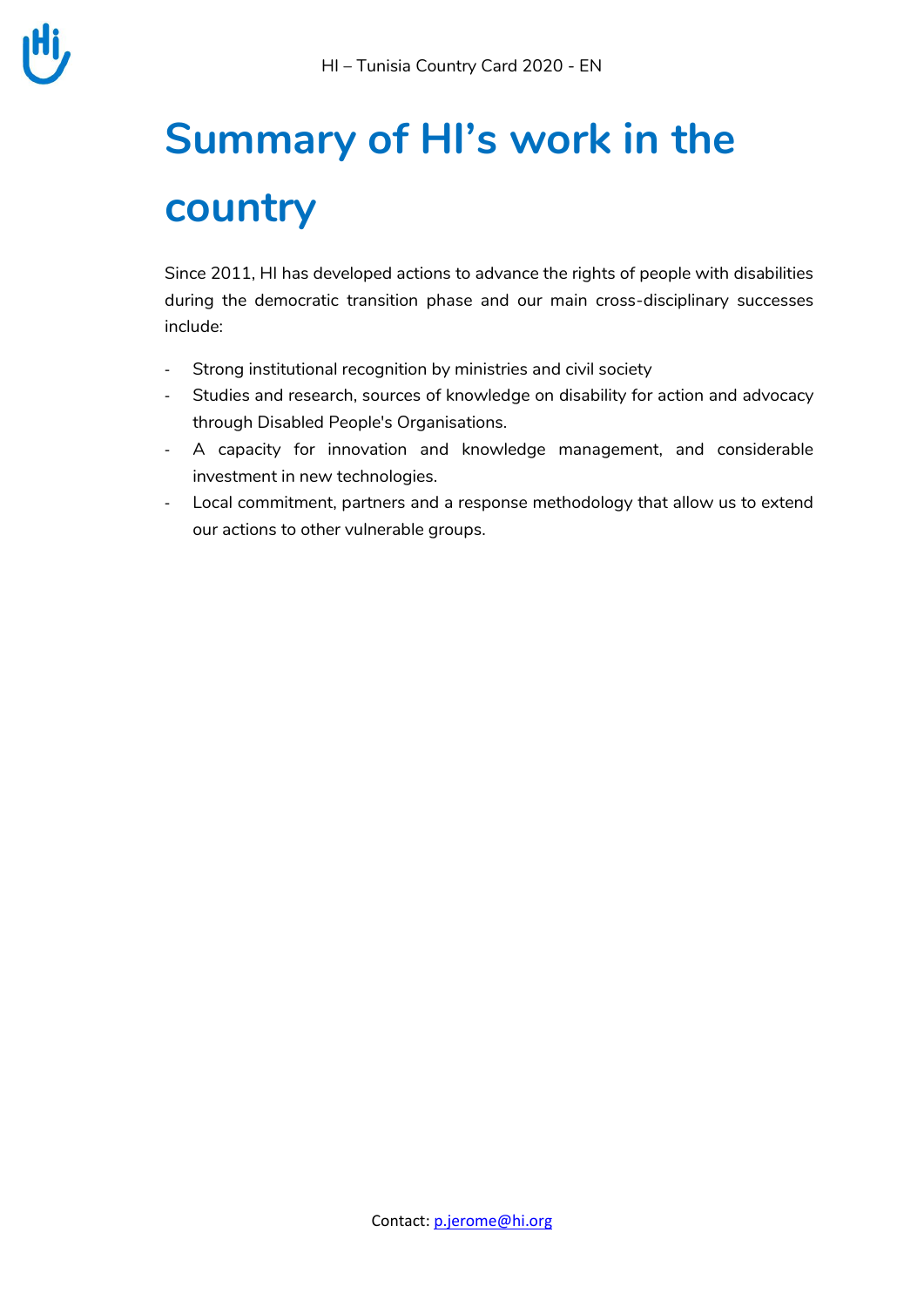![](_page_5_Picture_1.jpeg)

# **Current projects**

HI implements projects, focusing on beneficiaries and partners

Contact: [p.jerome@hi.org](mailto:p.jerome@hi.org)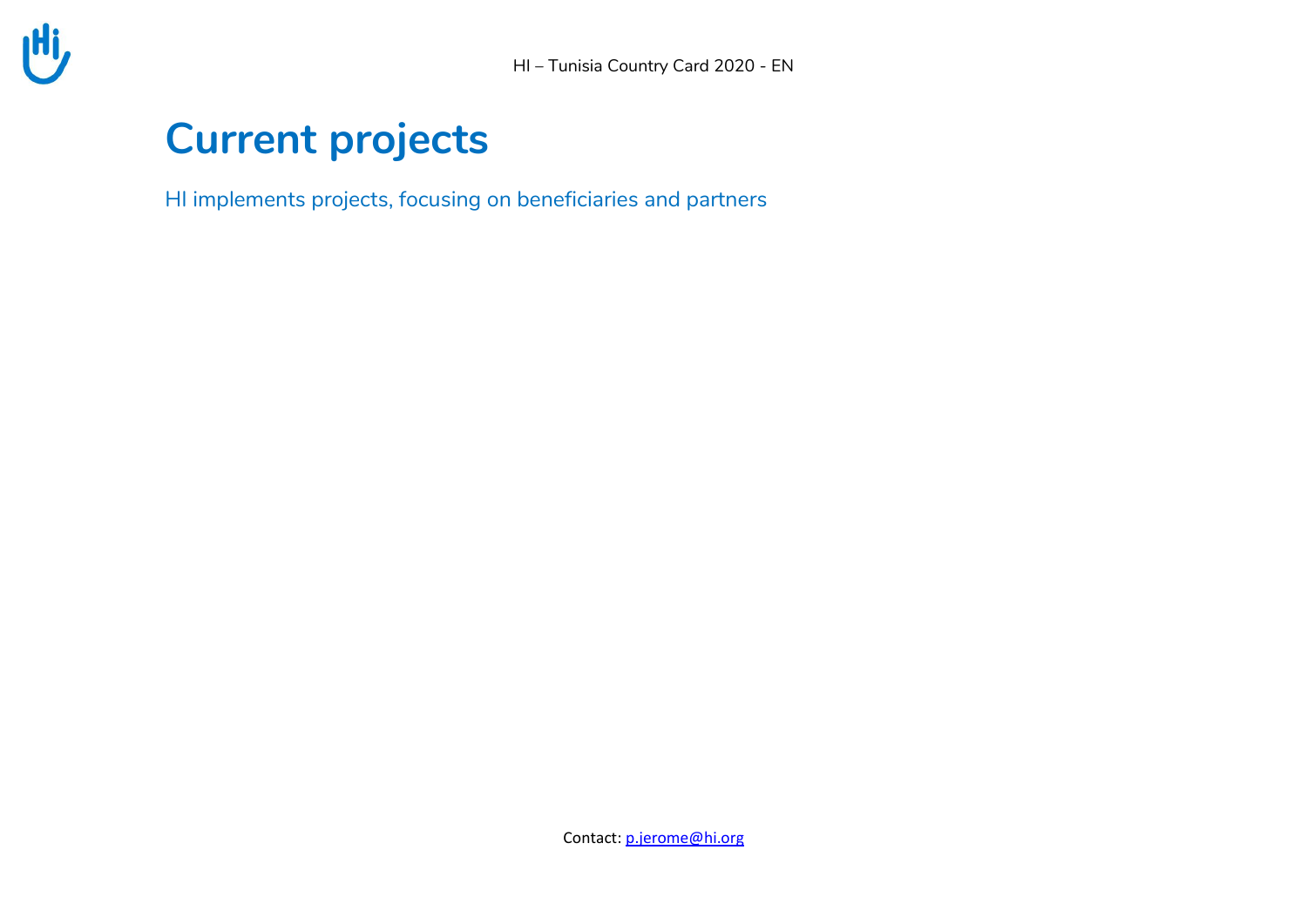| Main<br>sectors | Project goals in<br>the sector | Main activities                                           | <b>Beneficiaries</b> | <b>Beneficiaries</b><br>at the end of | Partne<br>rs | Location        | Project<br>start and |
|-----------------|--------------------------------|-----------------------------------------------------------|----------------------|---------------------------------------|--------------|-----------------|----------------------|
|                 |                                |                                                           |                      | the project                           |              |                 | end date             |
|                 |                                |                                                           |                      |                                       |              |                 | and                  |
|                 |                                |                                                           |                      |                                       |              |                 | funding              |
|                 |                                |                                                           |                      |                                       |              |                 | bodies               |
| Economic        |                                | Service users: Training and coaching of inclusion         | Service users:       | 791 people with                       |              |                 |                      |
| inclusion       |                                | officers on the personalised support of job seekers;      | 500 trainees         | disabilities                          |              |                 |                      |
|                 |                                | Training (life skills, job search and the setting up of a | and job              | looking for work                      |              |                 |                      |
|                 |                                | business); Assessment and definition of a professional    | seekers with         | benefited from                        |              |                 |                      |
|                 |                                | project for people with disabilities; Support (training,  | disabilities         | this project over                     |              |                 |                      |
|                 | Name:                          | internship, job or self-employment)                       |                      | a period of 37                        |              |                 |                      |
|                 | "Employment &                  |                                                           | Suppliers: 60        | months                                |              |                 |                      |
|                 | Disability" -                  | Suppliers: Mobilisation of actors and networking of       | inclusive            |                                       |              |                 |                      |
|                 | Improving access               | inclusive employment service providers; Publication of    | employment           |                                       |              |                 |                      |
|                 | to employment for              | two studies; Awareness-raising of providers;              | service              |                                       | <b>ANETI</b> |                 |                      |
|                 | <b>PWDs</b>                    | Adaptation and development of tools and                   | providers; 100       |                                       | <b>FATH</b>  | $\bullet$ Ben   | Project              |
|                 | Objective: People              | methodologies to help people with disabilities find       | training and         |                                       | <b>OTTD</b>  | Arous           | closed in            |
|                 | with disabilities,             | work; Improvement of the accessibility of inclusion       | inclusive            |                                       | PH           | • Gabès         | <b>July 2020</b>     |
|                 | especially young               | services; Actions to build organisational and operational | employment           |                                       | UGTT         | $\bullet$ Gafsa | <b>DROSOS</b>        |
|                 | people and                     | capacities; Creation of a national working group on CSR   | services             |                                       | <b>UTIC</b>  | • Bizerte       | <b>AFD</b>           |
|                 | women, have                    | (Corporate Social Responsibility) and Disability;         | professionals;       |                                       | A            |                 | (regional            |
|                 | access to better               | Development of a code of good conduct for companies       |                      |                                       | CONN         |                 | dimension)           |
|                 | vocational training            | in the field of CSR and Disability.                       | Decision-            |                                       | ECT          |                 |                      |
|                 | conditions and                 |                                                           | makers: 100          |                                       |              |                 |                      |
|                 | decent                         | Decision-makers: Identification and awareness-raising     | public, private      |                                       |              |                 |                      |
|                 | employment                     | of company managers on the hiring of people with          | and                  |                                       |              |                 |                      |
|                 | opportunities                  | disabilities; Training of managers and HRDs (human        | specialised          |                                       |              |                 |                      |
|                 |                                | resources directors) on the development of "disability    | companies;           |                                       |              |                 |                      |
|                 |                                | policies"; Support and coaching for the hiring and        | social partners      |                                       |              |                 |                      |
|                 |                                | adaptation of disabled people's workstations;             | (trade unions,       |                                       |              |                 |                      |
|                 |                                | Identification and training of tutors within companies.   | employers'           |                                       |              |                 |                      |
|                 |                                | Advocacy actions by disabled people's organisations at    | organisations);      |                                       |              |                 |                      |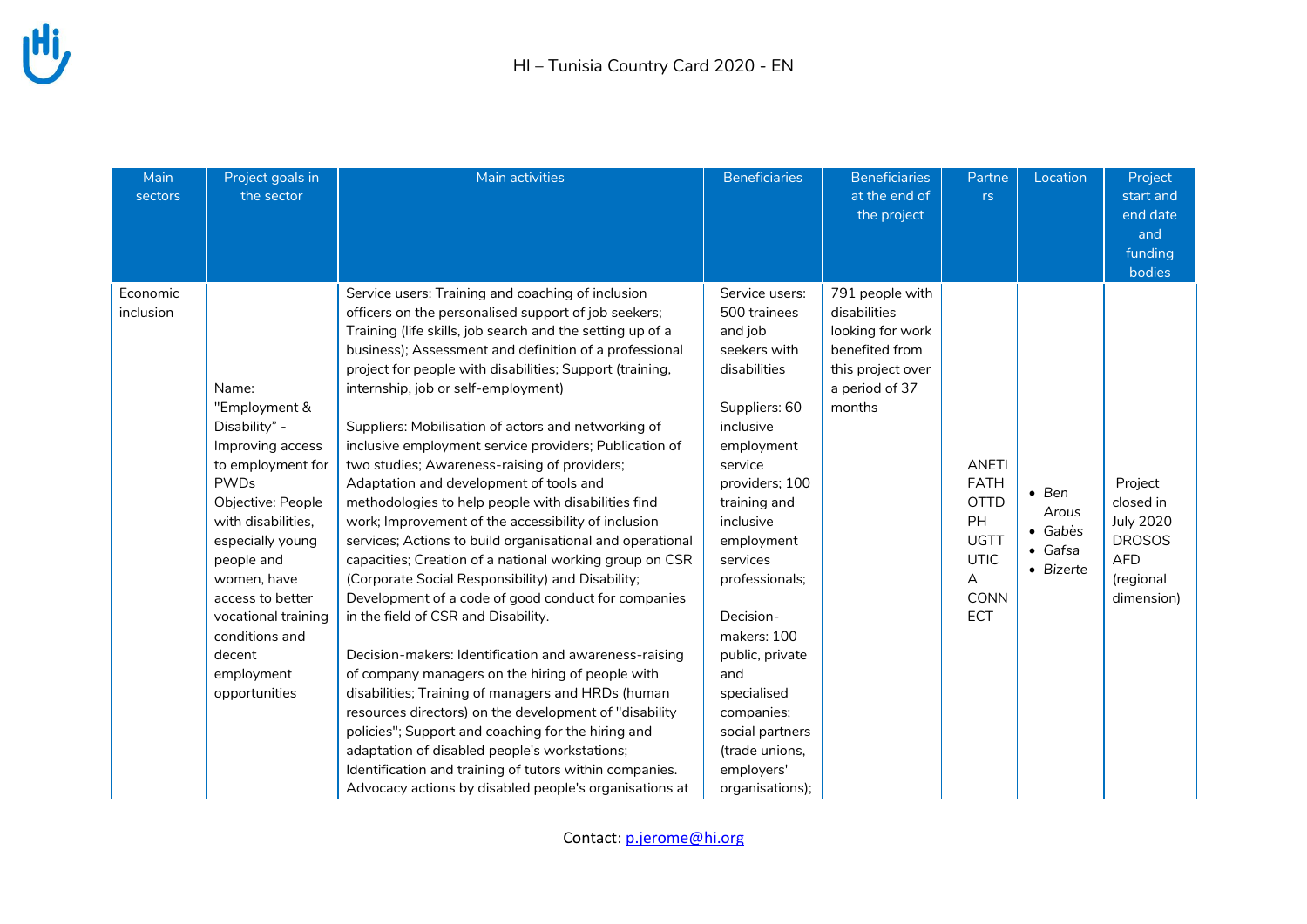#### HI – Tunisia C ountry Card 2020 - EN

|           |                                                                                                                                                                                                                                                                                                                                                                                                                         | national and local level to influence public authorities<br>and social partners.                                                                                                                                                                                                                                                                                                                                                                                                                                                                                                                                                                                               | local and<br>national public<br>authorities<br>(managers of<br>the Ministries<br>of Social<br>Affairs and<br>Vocational<br>Training and<br>Employment).                                                                                                                                              |              |        |    |
|-----------|-------------------------------------------------------------------------------------------------------------------------------------------------------------------------------------------------------------------------------------------------------------------------------------------------------------------------------------------------------------------------------------------------------------------------|--------------------------------------------------------------------------------------------------------------------------------------------------------------------------------------------------------------------------------------------------------------------------------------------------------------------------------------------------------------------------------------------------------------------------------------------------------------------------------------------------------------------------------------------------------------------------------------------------------------------------------------------------------------------------------|------------------------------------------------------------------------------------------------------------------------------------------------------------------------------------------------------------------------------------------------------------------------------------------------------|--------------|--------|----|
| Economic  |                                                                                                                                                                                                                                                                                                                                                                                                                         |                                                                                                                                                                                                                                                                                                                                                                                                                                                                                                                                                                                                                                                                                |                                                                                                                                                                                                                                                                                                      |              |        |    |
| inclusion | Name: "Joud<br>Nefzaoua" -<br>Promoting the<br>socio-professional<br>inclusion of<br>vulnerable groups<br>as key agricultural<br>and rural<br>development<br>actors in the<br>governorate of<br>Kebili.<br>Objective: The<br>most vulnerable<br>populations are<br>made actors in<br>local socio-<br>economic<br>development by<br>implementing the<br>principles of<br>sustainable<br>development to<br>strengthen the | Mapping of actors, selection of the most promising<br>green sectors, Expansion of local development<br>committees (LDCs) to promote multi-actor dynamics,<br>Revision of territorial development plans, Coordination<br>workshop between support structures, Study tour,<br>Technical strengthening of support structures,<br>Information, identification, training and support for<br>project leaders, Support for the financing of pilot<br>projects, Support for marketing, Support for technical<br>innovation, Horizontal networking, Production of a<br>guide on "winning processes" for the socio-economic<br>inclusion of vulnerable populations in their territories. | 200 vulnerable<br>people (women,<br>young people,<br>people with<br>disabilities), 4<br>local<br>development<br>committees,<br>ANETI and 60<br>representatives<br>of key local<br>actors (civil<br>society, public<br>authorities for<br>sustainable<br>rural<br>development<br>and job<br>creation) | <b>ANETI</b> | Kébili | EU |

Contact: [p.jerome@hi.org](mailto:p.jerome@hi.org)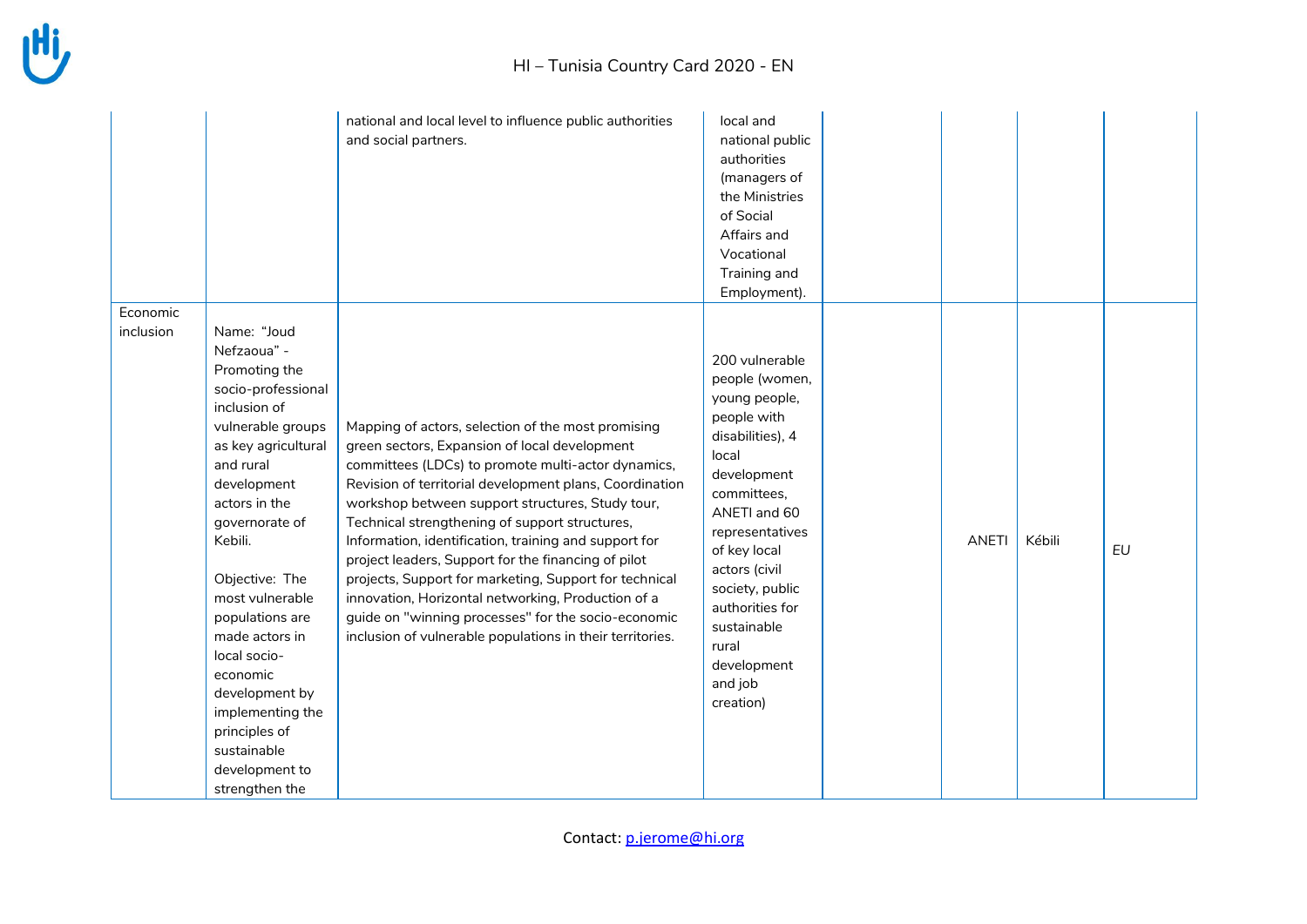|        | economic fabric     |                                                           |                  |       |           |    |
|--------|---------------------|-----------------------------------------------------------|------------------|-------|-----------|----|
|        | based on a          |                                                           |                  |       |           |    |
|        | concerted multi-    |                                                           |                  |       |           |    |
|        | actor response in   |                                                           |                  |       |           |    |
|        | the Kebili region.  |                                                           |                  |       |           |    |
|        |                     |                                                           |                  |       |           |    |
| Gender | "Gouvern'Elles" -   |                                                           | Users: 40        |       |           |    |
|        | Strengthening &     | Users: Organisational audit on women's involvement in     | CSOs             |       |           |    |
|        | supporting the      | CSOs and DPOs, Support for the emergence of local         | (including       |       |           |    |
|        | involvement of      | women's mobilisation groups, Personalised coaching of     | DPOs) and 50     |       |           |    |
|        | women, especially   | women leaders, Awareness campaigns on women's             | women leaders    |       |           |    |
|        | women with          | involvement in local governance, Advanced training for    | (including       |       |           |    |
|        | disabilities, in    | activists on gender-sensitive local governance            | women with       |       |           |    |
|        | local governance.   | monitoring, Creation of local CSO groups on the           | disabilities)    |       |           |    |
|        | Objective: Civil    | implementation of monitoring actions in the 7 pilot       | who              |       |           |    |
|        | Society             | municipalities.                                           | demonstrate      |       |           |    |
|        | Organisations       | Support to CSO initiatives to promote women's             | their ability to |       |           |    |
|        | (CSOs) and local    | involvement in local governance, Technical support and    | influence        |       |           |    |
|        | authorities consult | assistance to local monitoring groups.                    | decision-        |       |           |    |
|        | each other and act  |                                                           | makers at local  |       | Greater   |    |
|        | to improve the      | Suppliers: N/A                                            | level on gender  |       | Tunis.    | EU |
|        | involvement of      | Decision-makers: Participatory local assessments of the   | and inclusion    | Tumed | Jendouba, |    |
|        | women (including    | inclusion of women in local governance, Training of civil | issues           |       | Gafsa     |    |
|        | vulnerable and/or   | society representatives and local decision-makers on      |                  |       |           |    |
|        | disabled women)     | gender & inclusion, local governance, coordinated local   | 80% of the       |       |           |    |
|        | in local            | planning, gender-sensitive budgeting. Technical           | 15,000 people    |       |           |    |
|        | governance          | support on 7 local plans for inclusive and gender-        | made aware       |       |           |    |
|        | through the         | sensitive development, Support fund for local multi-      | who change       |       |           |    |
|        | engagement of       | actor actions for the fair involvement of women in local  | their minds      |       |           |    |
|        | activists, women    | governance. Sharing of experiences between CSOs,          | about the        |       |           |    |
|        | leaders with        | and with MFFE representatives, Produce and share          | opportunity for  |       |           |    |
|        | multi-actor         | experiences and good practices.                           | women,           |       |           |    |
|        | consultative        |                                                           | including        |       |           |    |
|        | bodies in the       |                                                           | women with       |       |           |    |
|        | governorates of     |                                                           | disabilities, to |       |           |    |
|        | Greater Tunis,      |                                                           | actively         |       |           |    |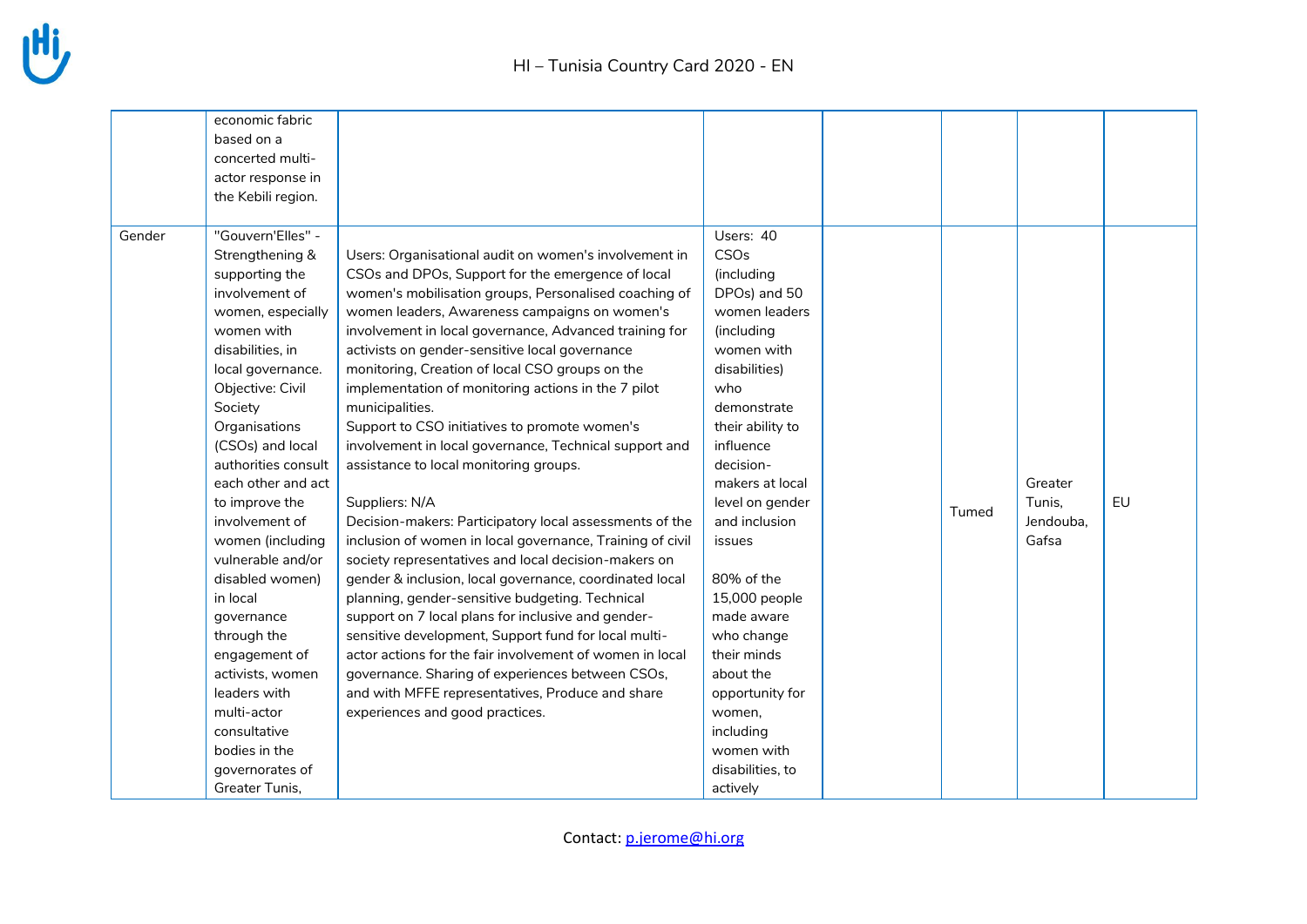| Gafsa and | participate in   |  |  |
|-----------|------------------|--|--|
| Jendouba. | local            |  |  |
|           | governance.      |  |  |
|           | Decision-        |  |  |
|           | makers: 300      |  |  |
|           | local            |  |  |
|           | development      |  |  |
|           | actors from the  |  |  |
|           | 10 intervention  |  |  |
|           | areas involved   |  |  |
|           | in local         |  |  |
|           | consultation     |  |  |
|           | and discussion   |  |  |
|           | actions in order |  |  |
|           | to develop       |  |  |
|           | gender-          |  |  |
|           | sensitive and    |  |  |
|           | inclusive local  |  |  |
|           | action plans     |  |  |
|           | and/or in favour |  |  |
|           | of women's       |  |  |
|           | involvement in   |  |  |
|           | local            |  |  |
|           | governance.      |  |  |
|           | 60 indicators of |  |  |
|           | women's          |  |  |
|           | involvement in   |  |  |
|           | local            |  |  |
|           | governance       |  |  |
|           | defined in       |  |  |
|           | conjunction      |  |  |
|           | with the MFFE    |  |  |
|           | monitoring       |  |  |
|           | system that      |  |  |
|           | progress         |  |  |
|           | significantly    |  |  |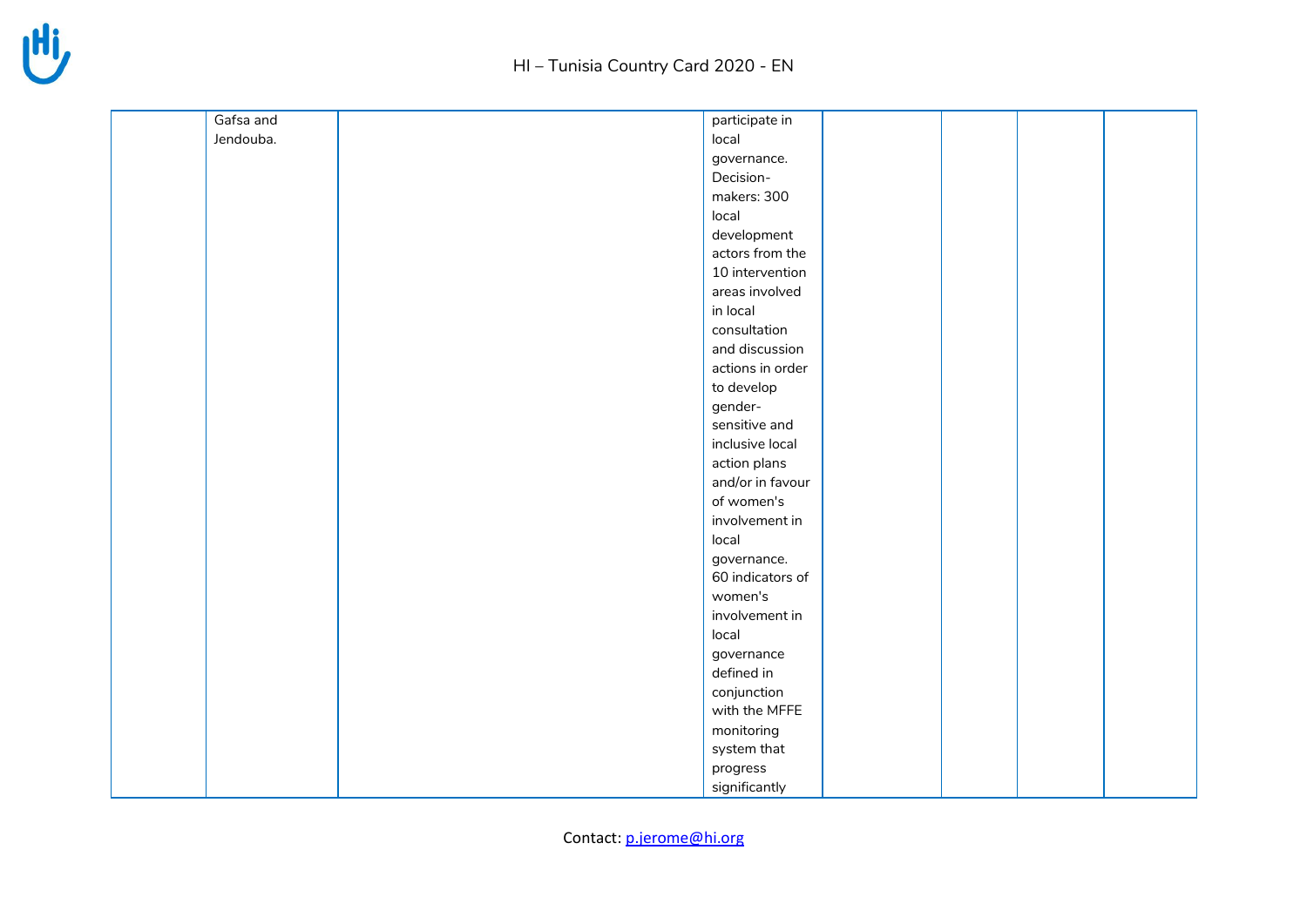|             |                    |                                                         | between year 1    |          |         |            |
|-------------|--------------------|---------------------------------------------------------|-------------------|----------|---------|------------|
|             |                    |                                                         |                   |          |         |            |
|             |                    |                                                         | (baseline) and    |          |         |            |
|             |                    |                                                         | the end of the    |          |         |            |
|             |                    |                                                         | project (endline) |          |         |            |
|             |                    |                                                         | in the 7 pilot    |          |         |            |
|             |                    |                                                         | municipalities    |          |         |            |
|             |                    |                                                         |                   |          |         |            |
| Insertion / | Urban Nursery -    |                                                         | 400 women         |          |         |            |
| Inclusion   | Promote inclusive  |                                                         | and 100 men       |          |         |            |
|             | cities to advance  |                                                         | (60% young,       |          |         |            |
|             | social cohesion    |                                                         | 10% people        |          |         |            |
|             | within             |                                                         | with              |          |         |            |
|             | neighbourhoods,    |                                                         | disabilities).    |          |         |            |
|             | the development    |                                                         | (100 Housing      |          |         |            |
|             | of socio-economic  |                                                         | Districts-15      |          |         |            |
|             | innovations and    |                                                         | Neighbourhood     |          |         |            |
|             | the community      |                                                         | s in total)       |          |         |            |
|             | involvement of     |                                                         | 30 initiatives    |          |         |            |
|             | residents from     |                                                         | supported         |          |         |            |
|             | neighbourhoods     | Participatory area assessment, community involvement,   | 200 public,       | Lab'ess, |         |            |
|             | that benefit from  | identification and selection of micro-projects, support | non-profit and    | Kandeel, | Greater | <b>AFD</b> |
|             | the Programme      | for social and technical innovation initiatives,        | private-sector    | ARRU,    | Tunis   | 16/11/2019 |
|             | for the            | networking, lesson-learning on good practices           | actors identified | PRIQH    |         | 30/06/2022 |
|             | Rehabilitation and |                                                         | in these          |          |         |            |
|             | Integration of     |                                                         | neighbourhoods    |          |         |            |
|             | Housing Districts- |                                                         | will have their   |          |         |            |
|             | PRIQH              |                                                         | awareness         |          |         |            |
|             |                    |                                                         | raised of the     |          |         |            |
|             | Promote inclusive  |                                                         | concepts of       |          |         |            |
|             | cities to advance  |                                                         | urban policy,     |          |         |            |
|             | social cohesion    |                                                         | inclusion, local  |          |         |            |
|             | within             |                                                         | governance,       |          |         |            |
|             | neighbourhoods,    |                                                         | social cohesion,  |          |         |            |
|             | the development    |                                                         | and sustainable   |          |         |            |
|             | of socio-economic  |                                                         | development       |          |         |            |

Contact: [p.jerome@hi.org](mailto:p.jerome@hi.org)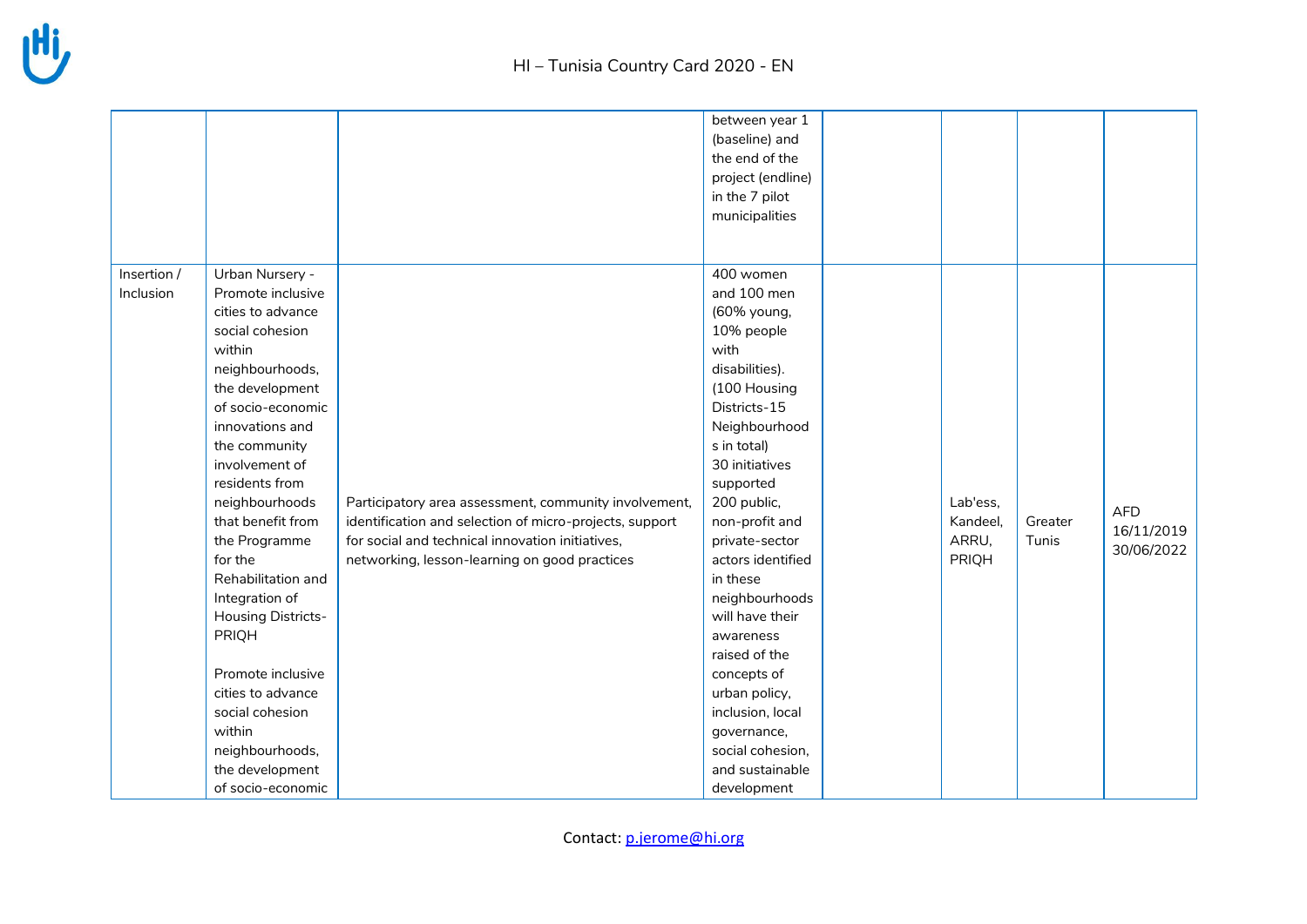|                         | innovations and<br>the community<br>involvement of<br>residents                                                                                                                                                                                                                                                                                                                                         |                                                                                                                                                                                                                                                                                                                                                                                                                                                                                                                                                                                                                                                                                                                                                                                                                                                                                                                                                                                                                                                                                                                                                                                                                                                                                                                                                                                                                                             |                                                                                                                                                                                               |                                                                  |                     |  |
|-------------------------|---------------------------------------------------------------------------------------------------------------------------------------------------------------------------------------------------------------------------------------------------------------------------------------------------------------------------------------------------------------------------------------------------------|---------------------------------------------------------------------------------------------------------------------------------------------------------------------------------------------------------------------------------------------------------------------------------------------------------------------------------------------------------------------------------------------------------------------------------------------------------------------------------------------------------------------------------------------------------------------------------------------------------------------------------------------------------------------------------------------------------------------------------------------------------------------------------------------------------------------------------------------------------------------------------------------------------------------------------------------------------------------------------------------------------------------------------------------------------------------------------------------------------------------------------------------------------------------------------------------------------------------------------------------------------------------------------------------------------------------------------------------------------------------------------------------------------------------------------------------|-----------------------------------------------------------------------------------------------------------------------------------------------------------------------------------------------|------------------------------------------------------------------|---------------------|--|
| Insertion/Inc<br>lusion | Autism<br>Enhanced care<br>and inclusion of<br>children with<br>autism in Tunisia<br>The aim of the<br>action is to foster<br>inclusion<br>social<br>and promote the<br>quality of life of<br>children<br>with<br>Autism Spectrum<br>(ASD)<br><b>Disorders</b><br>through<br>better<br>early identification<br>(before the age of<br>3)<br>and<br>appropriate,<br>effective<br>and<br>quality response. | Improving professional response to children with ASD<br>through the promotion of early detection, adapted<br>professional approaches and a pilot experiment in<br>adapted psychological and educational care and<br>inclusive education in the governorates of Tozeur and<br>Médenine.<br>- Informing and educating parents/families on the<br>signs of autism<br>- Awareness workshops for front-line professionals<br>on autism and the importance of early diagnosis<br>- Training of psychologists and child psychiatrists in<br>early diagnostic tools for autism.<br>- National Forum on Autism to promote the exchange<br>of practices between diagnostic professionals<br>- Co-facilitate regular multi-actor meetings to<br>network professionals involved in the counselling<br>and psychological and educational development of<br>children with ASD.<br>- Identification and validation of methods and<br>approaches for the management of ASDs in<br>specialised centres<br>- Equipping governorate diagnostic centres and the<br>Higher Institute of Specialised Education (ISES) with<br>appropriate kits<br>- Equipping centres specialised in the care<br>management of children with ASD to support early<br>stimulation (sensory, communication and<br>psychomotor stimulation), and care for children with<br>autism.<br>- Help set up a national commission made up of<br>various institutions and bodies to centrally | 410 children<br>with ASD in the<br>governorates of<br>Tozeur and<br>Médenine<br>benefited from<br>adapted care<br>provided by<br>better trained<br>and informed<br>institutions and<br>bodies | Ministry<br>of Social<br>Affairs<br>and<br>Ministry<br>of Health | Tozeur/<br>Medenine |  |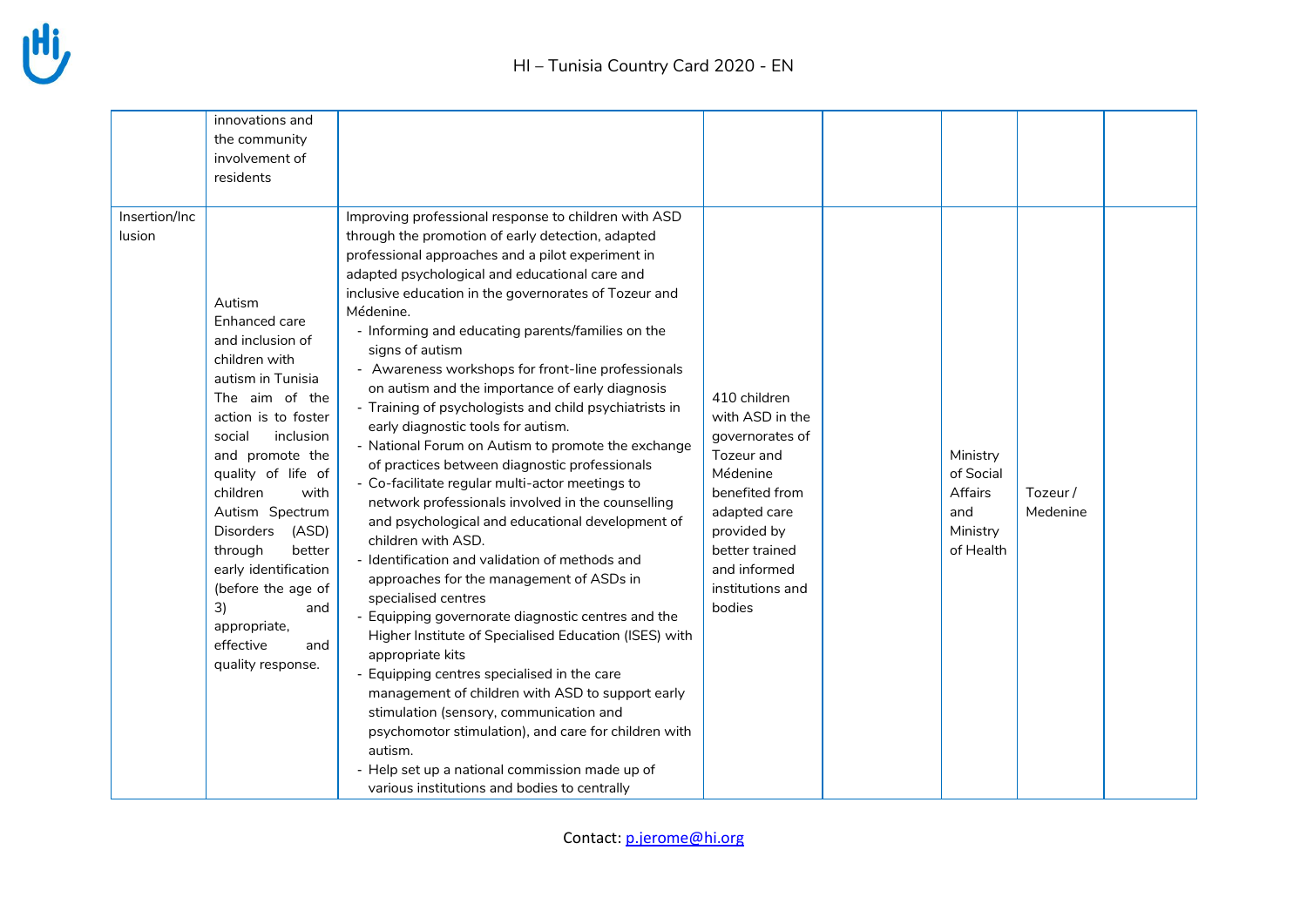|                       |                                                                                                                                                              | standardise and update approaches to the care<br>management of autism based on the latest<br>methods.                                                                                                                                                                                                                                  |                                                         |                                                                                                               |                                                                 |                         |
|-----------------------|--------------------------------------------------------------------------------------------------------------------------------------------------------------|----------------------------------------------------------------------------------------------------------------------------------------------------------------------------------------------------------------------------------------------------------------------------------------------------------------------------------------|---------------------------------------------------------|---------------------------------------------------------------------------------------------------------------|-----------------------------------------------------------------|-------------------------|
| Economic<br>inclusion | Support jobs<br>creation for young<br>Tunisians in the<br>North West<br>region of Tunisia<br>and promote the<br>inclusion of<br>people with<br>disabilities. | Mapping of employment and<br>disability actors in the North West<br>region of Tunisia<br>Training trainers of care and<br>employment actors in the inclusion of<br>people with disabilities and the<br>personalised social support process<br>Raising the disability employment<br>awareness of businesses in the North<br>West region | 15 people with<br>disabilities in<br>paid<br>employment | <b>US State</b><br>Departm<br>ent-<br>Middle<br>East<br>Partners<br>hip<br>Initiative<br>(via EFE<br>Tunisia) | Governora<br>tes of Béja,<br>Jendouba,<br>Siliana and<br>El Kef | <b>DECEMBER</b><br>2020 |